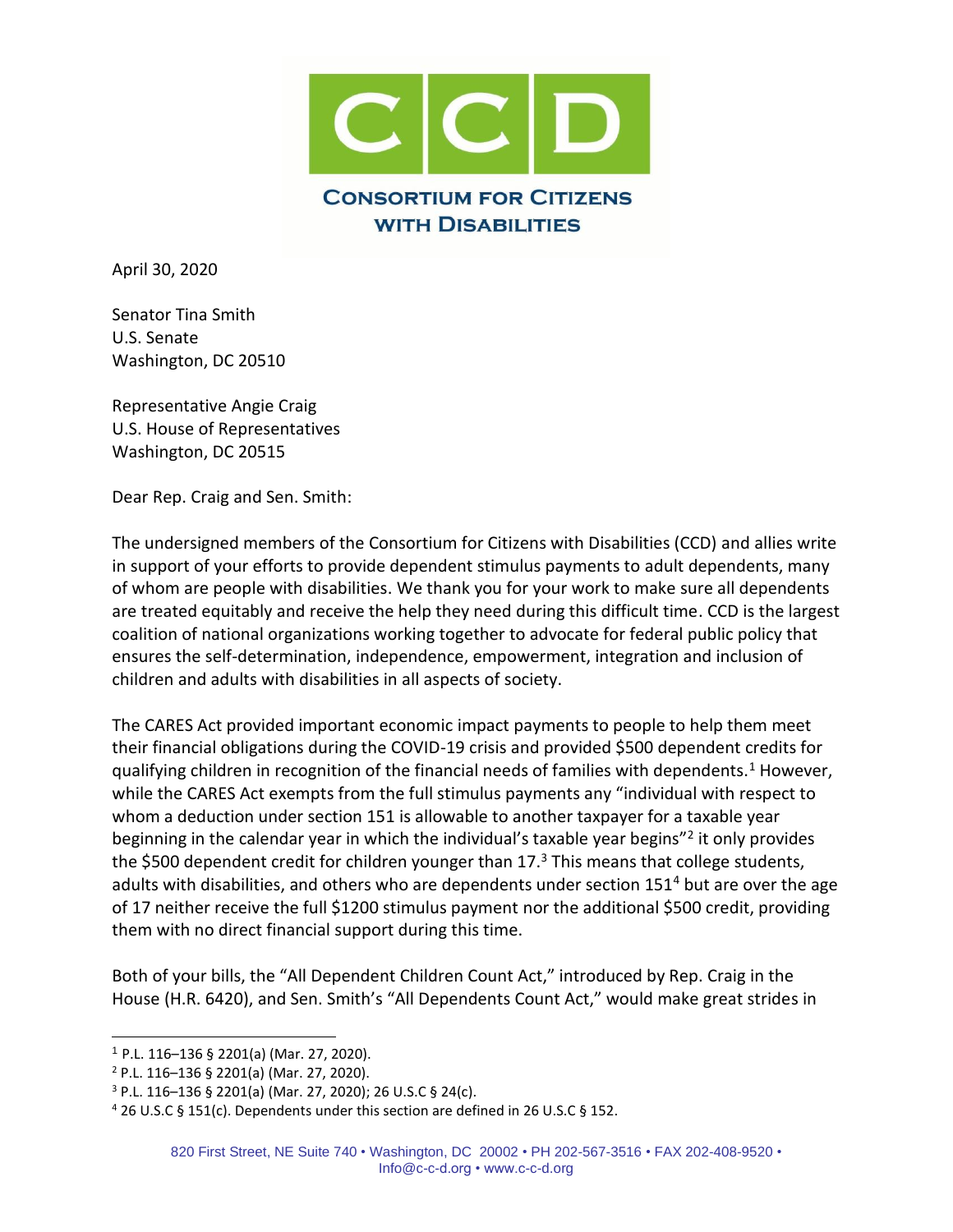ensuring that dependents who are currently ineligible for the qualifying dependent stimulus payments of \$500 per dependent authorized by the CARES Act receive those stimulus payments. We support both bills because we believe that any expansion of the dependent credits to those currently excluded will be helpful to people with disabilities and their families. However, it should be noted that Rep. Craig's bill would expand the \$500 dependent credit to qualifying children as defined in section 152, but not qualifying relatives.<sup>5</sup> This is an excellent starting point and would certainly provide much needed aid to many who are currently excluded. Sen. Smith's bill, however, provides the \$500 dependent credit to a broader swath of individuals, ensuring that both qualifying children and qualifying relatives as defined in section 152 will receive the payments.<sup>6</sup> This broader definition would ensure that people with disabilities who do not reside with their families, but are claimed as dependents would be eligible for the \$500 credit as well and we would encourage the expansion of H.R. 6420 to include qualifying relatives as well.

We stand ready to work with you on this issue and thank you for your efforts to ensure everyone receives the financial help they need to get through this crisis. Please contact Bethany Lilly [\(lilly@thearc.org\)](mailto:lilly@thearc.org) or Erin Shea [\(eshea@cpr-us.org\)](mailto:eshea@cpr-us.org) with any questions or to set up a meeting.

Sincerely,

ADAPT Montana AIDS Alabama American Association of People with Disabilities American Network Community Options & Resources (ANCOR) American Therapeutic Recreation Association Association of People Supporting Employment First Association of University Centers on Disabilities (AUCD) Autism Society of America Autism Speaks Autistic Self Advocacy Network California Down Syndrome Advocacy Coalition Center for Law and Social Policy (CLASP) Center for Public Representation Child Welfare League of America Christopher & Dana Reeve Foundation Church World Service Coalition of Labor Union Women Coalition on Human Needs Colorado Cross-Disability Coalition CommunicationFIRST

<sup>&</sup>lt;sup>5</sup> All Dependent Children Count Act, H.R. 6420, 116th Cong. (2020).

<sup>&</sup>lt;sup>6</sup> All Dependents Count Act, available at https://smithsenate.app.box.com/s/golzk0wdj3cwvpkzj0xciiju4osq0ml4.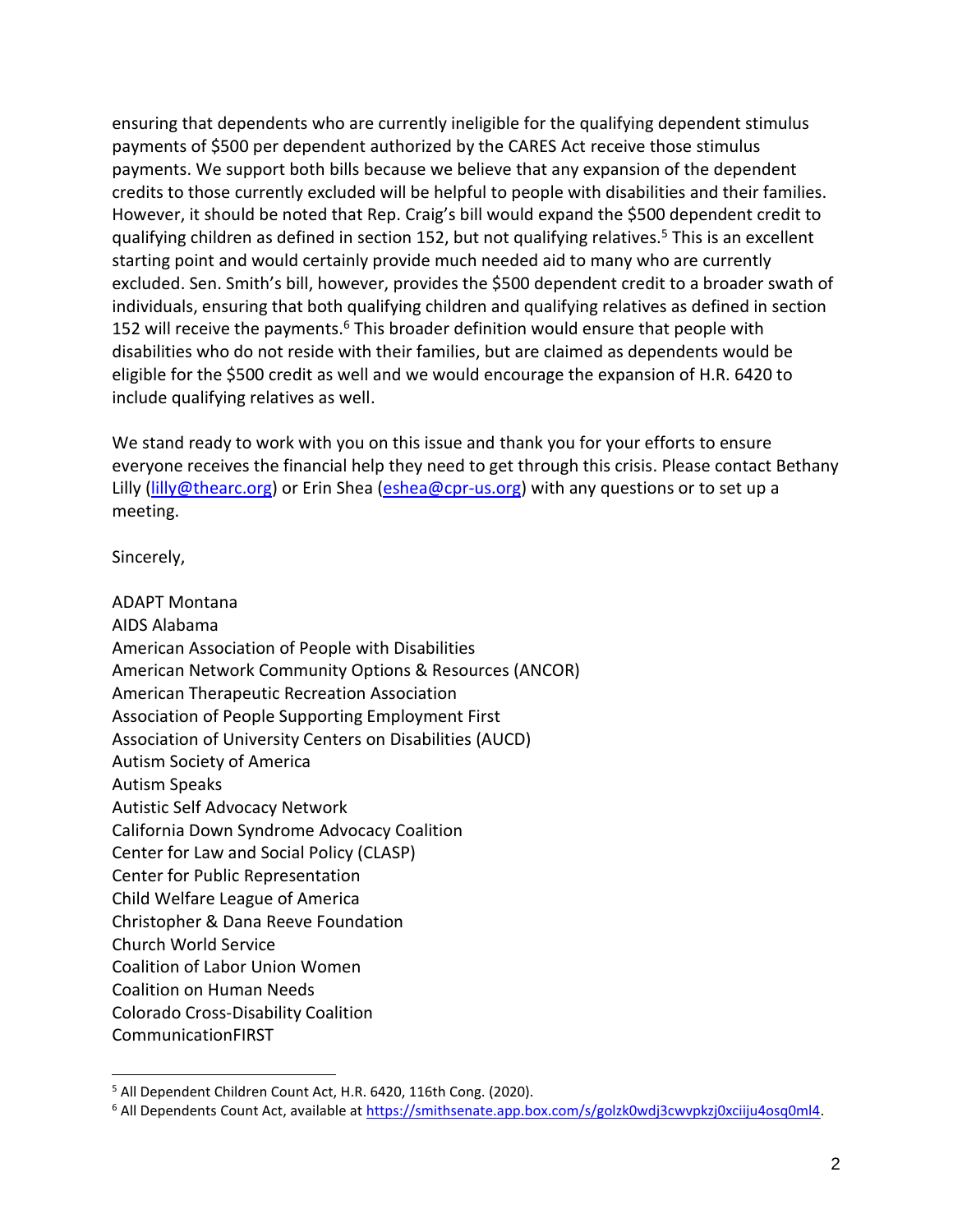Community Legal Services of Philadelphia Congregation of Our Lady of the Good Shepherd, U.S. Provinces Designer Genes of North Dakota, Inc. Disability Rights Education & Defense Fund (DREDF) Diverse Disability Media Down Syndrome Affiliates in Action Down Syndrome Alliance of the Midlands Down Syndrome Association of Connecticut, Inc. Down Syndrome Association of Greater Charlotte Down Syndrome Association of Jacksonville Down Syndrome Connection of the Bay Area Down Syndrome Foundation of Florida Down Syndrome Guild of Greater Kansas City Down Syndrome Indiana Easterseals Economic Security Project Epilepsy Foundation Islamic Relief USA Justice in Aging Legal Aid at Work Massachusetts Down Syndrome Congress Muslim Caucus of America NAACP National Academy of Elder Law Attorneys National Advocacy Center of the Sisters of the Good Shepherd National Association of Councils on Developmental Disabilities National Association of State Directors of Developmental Disabilities Services National Center for Transgender Equality National Council of State Agencies for the Blind National Council on Independent Living National Disability Rights Network National Down Syndrome Congress National Down Syndrome Society National Education Association National Employment Law Project National Health Care for the Homeless Council National Low Income Housing Coalition National Organization of Social Security Claimants' Representatives National Partnership for Women & Families National Women's Law Center Oasis Legal Services OCA - Asian Pacific American Advocates Paralyzed Veterans of America RESULTS